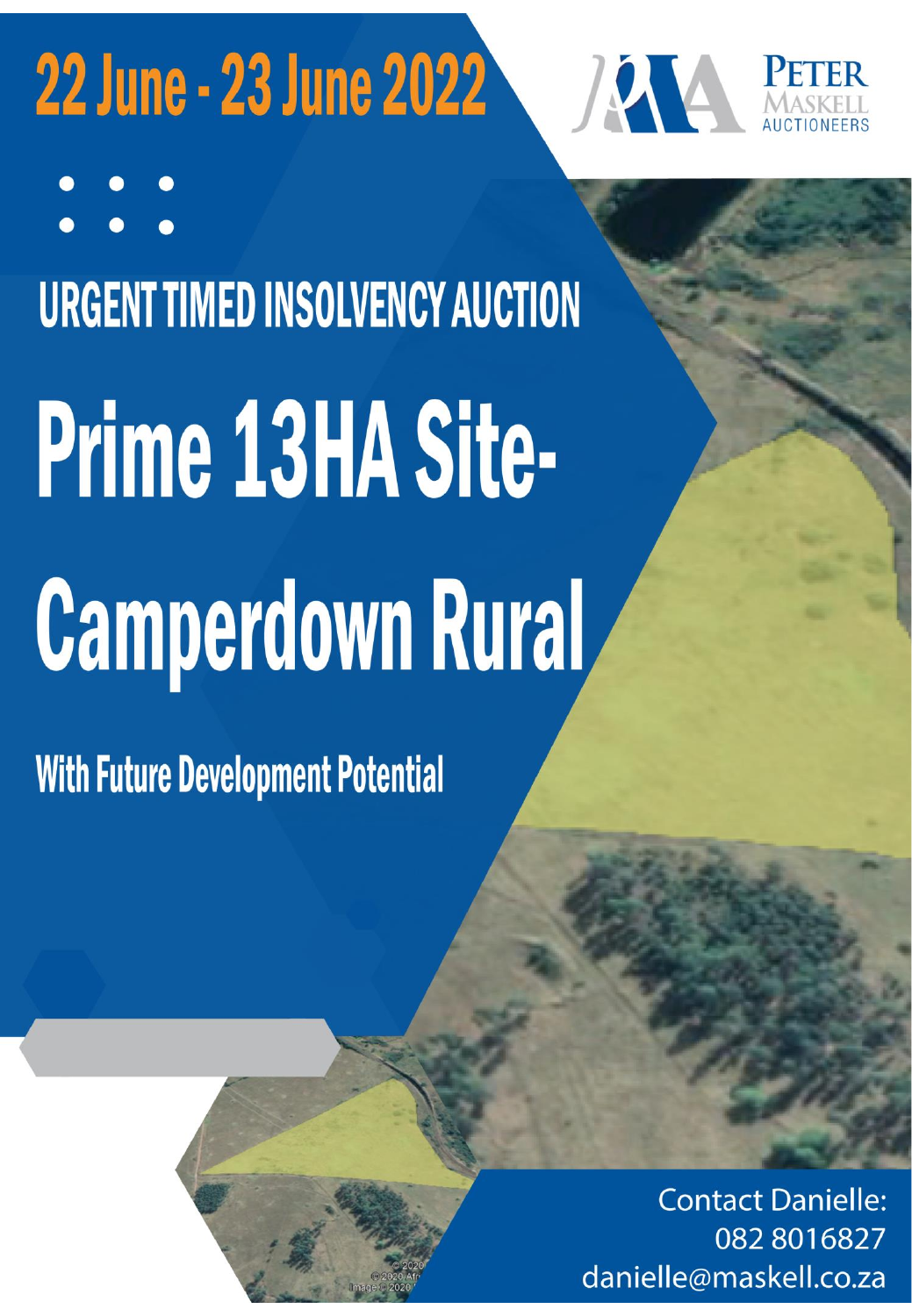## **G e n e r a l A u c t i o n d e t a i l s**

#### TIMED ONLINE AUCTION DETAILS

Bidding Opens: Wednesday, 22<sup>nd</sup> June 2022 at 12 noon Bidding closes: Thursday, 23<sup>rd</sup> June 2022 from 12 noon (staggered time) Venue: Bid via our online APP [https://bidlive.maskell.co.za](https://bidlive.maskell.co.za/)

#### **REGISTRATION IS REQUIRED BEFORE BIDDING**

Online Auction Notes:

- If a lot receives a bid within the last 10 min. it will remain open for an additional 10 min.
- If any further bidding occurs, the extension timer will reset to 10 min.
- If no further bidding activity occurs, the lot closes when the timer runs out.

#### APP DETAILS

Available on the **App Store** 

Google play

Download our APP "Peter Maskell Auctioneers" - from IOS or the Play Store OR visit [https://bidlive.maskell.co.za](https://bidlive.maskell.co.za/)

Should you have any problems registering on our Auction Mobility Online App,

please contact our offices or click on the link below:

<https://auctionmobility.zendesk.com/hc/en-us/articles/115002077774-How-do-I-Register-for-an-Auction->

#### BUYER'S CARD DEPOSIT

R50,000.00 to obtain buyer's card by EFT into the following bank account prior to date of sale Peter Maskell Auctions CC Nedbank Account number : 1343096103 Branch Code : 198765 Ref :  $\cdot$  your name # Stevenson

#### DOCUMENTATION REQUIRED FOR AUCTION REGISTRATION

We, at Peter Maskell Auctioneers have a responsibility to both our clients, employees and the public at large to mitigate the spread of COVID-19, and therefore it is **mandatory** to pre-register for all of our auction sales.

This can be done as follows:

Complete and sign the pre-registration documents and email together with the following:

- 1. Copy of bidder's Identity document
- 2. Proof of residence
- 3. Proof of Payment for bidder's card

Email **ALL** completed documents to [registrations@maskell.co.za](mailto:registrations@maskell.co.za)

#### PURCHASER`S LIABILITIES

- VAT or transfer duty, as applicable, shall be paid in addition to the purchase price;
- The PURCHASER shall at his own cost obtain:
	- $\checkmark$  A certificate of compliance with the requirements of the Occupational Health and Safety Act, Act 85 of 1993 and/or Government Regulations No. 2920/1992 to the effect that the electrical installation on the property complies with SABS 0142, or is reasonably safe;
	- $\checkmark$  A certificate to the effect that the improvements on the property are free from infestation by timber destroying insects, if specifically required by a financial institution;
	- $\checkmark$  A certificate of the occupation of the property (if applicable);
	- $\checkmark$  A NHBRC Certificate (if applicable).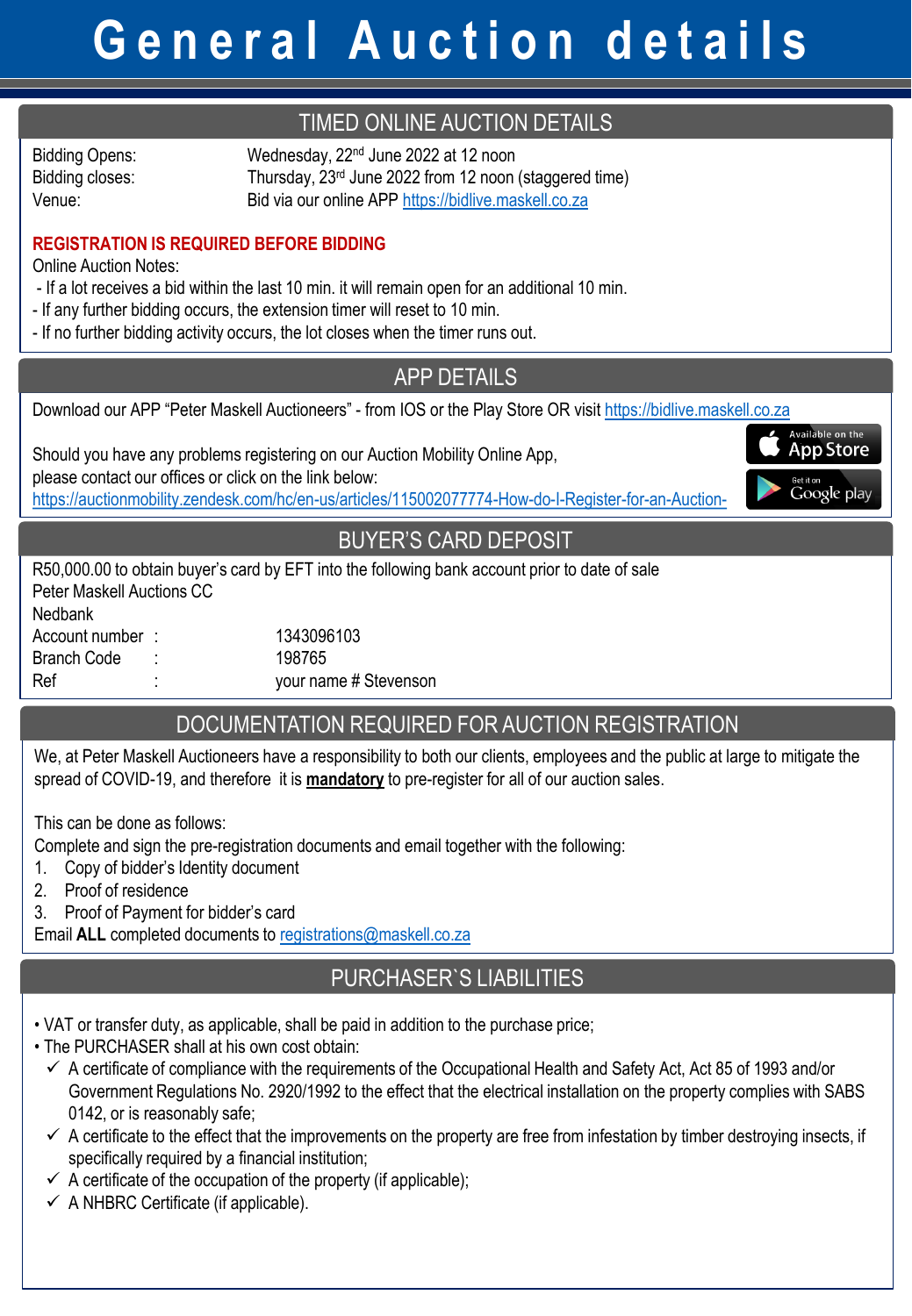## **P r o p e r t y i n f o r m a t i o n**

| UITKOMST & DOORNRUG, Number 852, Portion 328                          |   |                                                          |                                                                                 |                          |                                                                                         |  |
|-----------------------------------------------------------------------|---|----------------------------------------------------------|---------------------------------------------------------------------------------|--------------------------|-----------------------------------------------------------------------------------------|--|
| <b>REGISTERED PROPERTY DETAILS</b>                                    |   |                                                          |                                                                                 |                          |                                                                                         |  |
| Property type<br>Farm number<br>Portion no.<br>Farm name<br>Reg. Div. | ٠ | Farm<br>852<br>328 (of 316)<br>Uitkomst & Doornrug<br>FТ | Diagram Deed<br>Size (registered) :<br>Municipality<br>Province<br>Co-ordinates | $\sim$ 1.<br>÷<br>÷<br>÷ | T26623/988<br>13,9026 ha<br>eThekwini<br><b>KwaZulu Natal</b><br>-29.753096 / 30.607915 |  |
|                                                                       |   | . <del>.</del>                                           |                                                                                 |                          |                                                                                         |  |

| <b>OWNER DETAILS</b>         |  |                              |                         |  |                           |  |
|------------------------------|--|------------------------------|-------------------------|--|---------------------------|--|
| Person type<br>Purchase Date |  | Private Person<br>2016/07/06 | Title Deed<br>Reg. Date |  | T30092/2016<br>2016/10/10 |  |

|                             |                              | <b>MUNICIPAL INFORMATION</b>         |                      |  |
|-----------------------------|------------------------------|--------------------------------------|----------------------|--|
| Account no.<br>Market Value | 83603502348<br>R2,560,000.00 | <b>Municipality</b><br>Monthly rates | eThekwini<br>R701.44 |  |

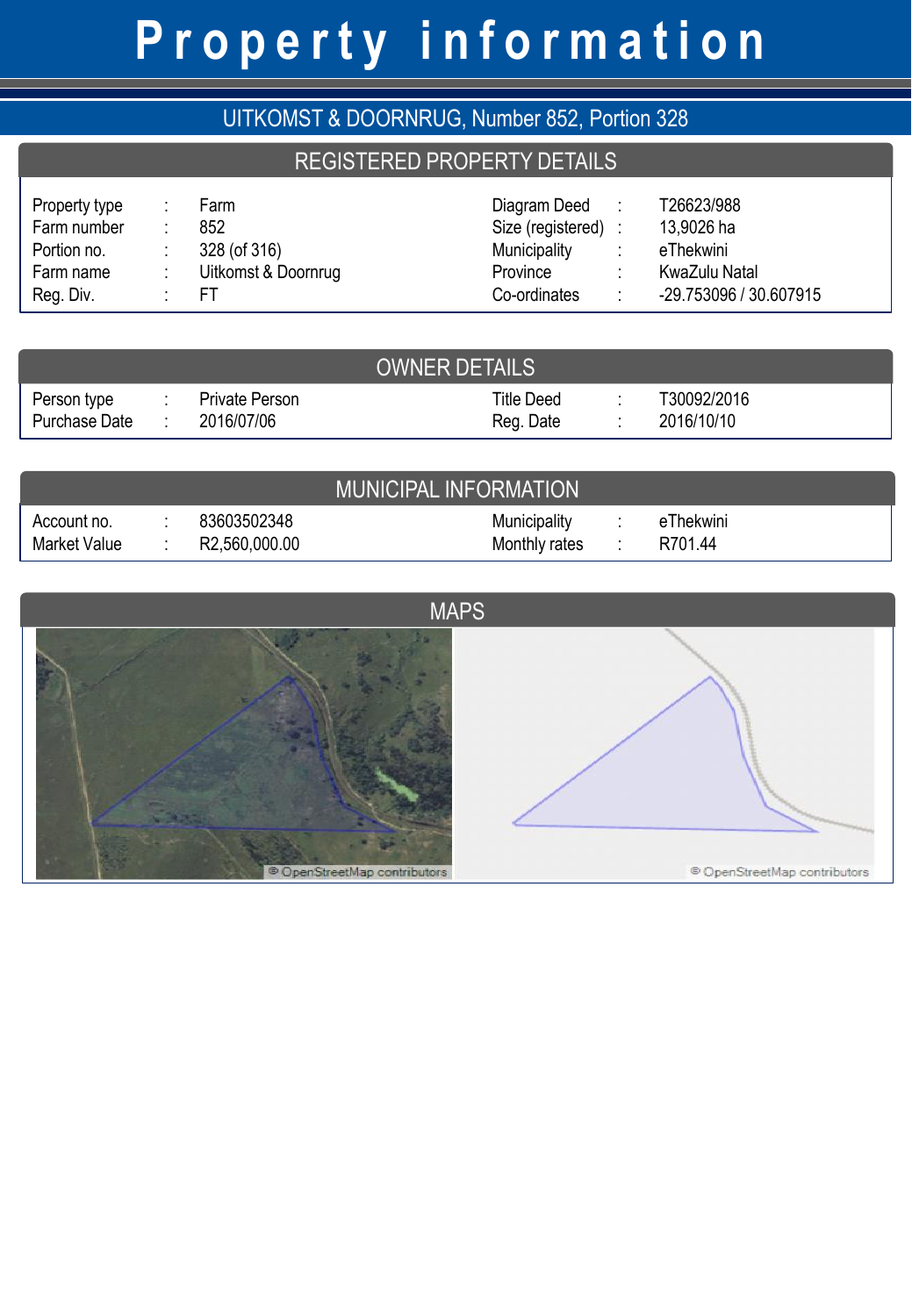## **P r o p e r t y d e t a i l s**

#### PROPERTY DESCRIPTION

The property comprises of agricultural land located along Shady Lane approximately 3km from the Cato Ridge off ramp from the N3. The property has no improvements and the railway line runs along the rear boundary.

As per the eThekwini Municipality GIS Website approximately 4.67ha is subject to DMOSS (Durban Metropolitan Open Space System (South Africa). The Durban Metropolitan Open Space System, currently 94 000 hectares in extent, is a spatial layer of interconnecting open spaces in public, private and traditional authority ownership that seeks to protect the biodiversity and associated ecosystem services of Durban for future generations.

Examples of areas included in D'MOSS are nature reserves (e.g. Paradise Valley, Burman Bush and Kenneth Stainbank Reserve), large rural landscapes in the upper catchments and riverine and coastal corridors. D'MOSS is mapped by the Biodiversity Planning Branch of the Environmental Planning and Climate Protection Department (EPCPD) in consultation with relevant experts.

From a natural resource perspective, D'MOSS includes approximately 2 400 ha of estuarine environment, including sand and mud banks, mangrove and swamp forests; 14 000 ha of forests including dune, coastal and scarp forests; 7 500 ha of wetlands including floodplains, swamp forest and reed beds; 13 000 ha of grassland including the threatened KZN Sandstone Sourveld Grasslands; and 40 000 ha of dry valley thicket.

D'MOSS thus provides a unique opportunity to conserve many of South Africa's threatened ecosystems and species including: the endangered KZN Sandstone Sourveld grasslands; the critically endangered Brachystelma natalense (a small herbaceous plant); and the endangered Oribi, Spotted Ground Thrush, and Pickersgill's Reed Frog. If protected and managed, D'MOSS will assist the province and the country in meeting biodiversity conservation targets.

#### Why is D'MOSS important?

Apart from contributing to the attainment of provincial and national biodiversity conservation targets, D'MOSS provides a range of services to all residents of Durban, including the formation of soil, erosion control, water supply and regulation, climate regulation, cultural and recreational opportunities, raw materials for craft and building, food production, pollination, nutrient cycling and waste treatment.

From a climate adaptation perspective, the biodiversity that is protected within D'MOSS plays an important role. The impacts of sea level rise, for example, can be reduced by ensuring the protection of well vegetated fore-dunes and setting coastal developments back from vulnerable areas. Increased flood events can be moderated by ensuring that wetlands and floodplains are protected and where necessary rehabilitated. Predicted increased temperatures can also be alleviated by D'MOSS as vegetated areas assist with cooling.



D'MOSS also plays a substantial role in climate change mitigation. Research undertaken in 2006 found that D'MOSS stores the equivalent of 24.7±0.6 million tons of carbon dioxide. In addition, it was conservatively calculated that it sequesters between 31 000 and 36 000 tons of carbon dioxide per annum. Wetlands and forest ecosystems store the most carbon, while disturbed woodlands and alien thickets store the least. These more degraded D'MOSS areas offer restoration opportunities using poverty alleviation projects, providing benefits to biodiversity, people and the climate.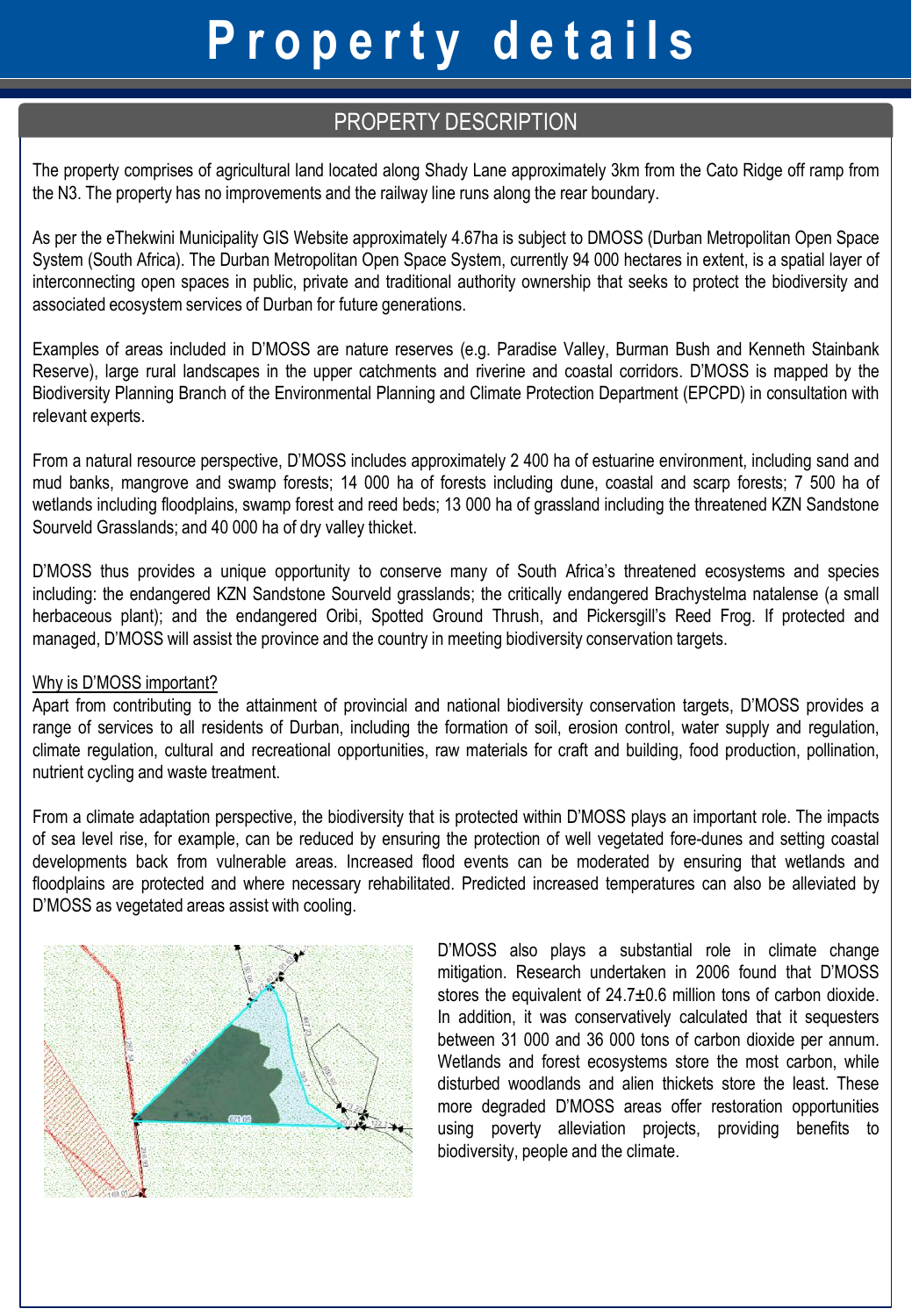## Notes

|  | $\overline{\phantom{0}}$ |
|--|--------------------------|
|  |                          |
|  |                          |
|  |                          |
|  |                          |
|  |                          |
|  |                          |
|  |                          |
|  |                          |
|  |                          |
|  |                          |
|  |                          |
|  |                          |
|  |                          |
|  |                          |
|  |                          |
|  |                          |
|  |                          |
|  |                          |
|  |                          |
|  |                          |
|  |                          |
|  |                          |
|  |                          |
|  |                          |
|  |                          |
|  |                          |
|  |                          |
|  |                          |
|  |                          |
|  |                          |
|  |                          |
|  |                          |
|  |                          |
|  |                          |
|  |                          |
|  |                          |
|  |                          |
|  |                          |
|  |                          |
|  |                          |
|  |                          |
|  |                          |
|  |                          |
|  |                          |
|  |                          |
|  |                          |
|  |                          |
|  |                          |
|  |                          |
|  |                          |
|  |                          |
|  |                          |
|  |                          |
|  |                          |
|  |                          |
|  |                          |
|  |                          |
|  |                          |
|  |                          |
|  |                          |
|  |                          |
|  |                          |
|  |                          |
|  |                          |
|  |                          |
|  |                          |
|  |                          |
|  |                          |
|  |                          |
|  |                          |
|  |                          |
|  |                          |
|  |                          |
|  |                          |
|  | $\overline{\phantom{0}}$ |
|  |                          |
|  |                          |
|  |                          |
|  | $\overline{\phantom{0}}$ |
|  |                          |
|  |                          |
|  |                          |
|  |                          |
|  | н.                       |
|  |                          |
|  |                          |
|  |                          |
|  |                          |
|  | Ξ.                       |
|  |                          |
|  |                          |
|  |                          |
|  |                          |
|  |                          |
|  |                          |
|  |                          |
|  |                          |
|  |                          |
|  |                          |
|  |                          |
|  |                          |
|  |                          |
|  | $\overline{\phantom{0}}$ |
|  |                          |
|  |                          |
|  |                          |
|  |                          |
|  |                          |
|  |                          |
|  |                          |
|  |                          |
|  |                          |
|  |                          |